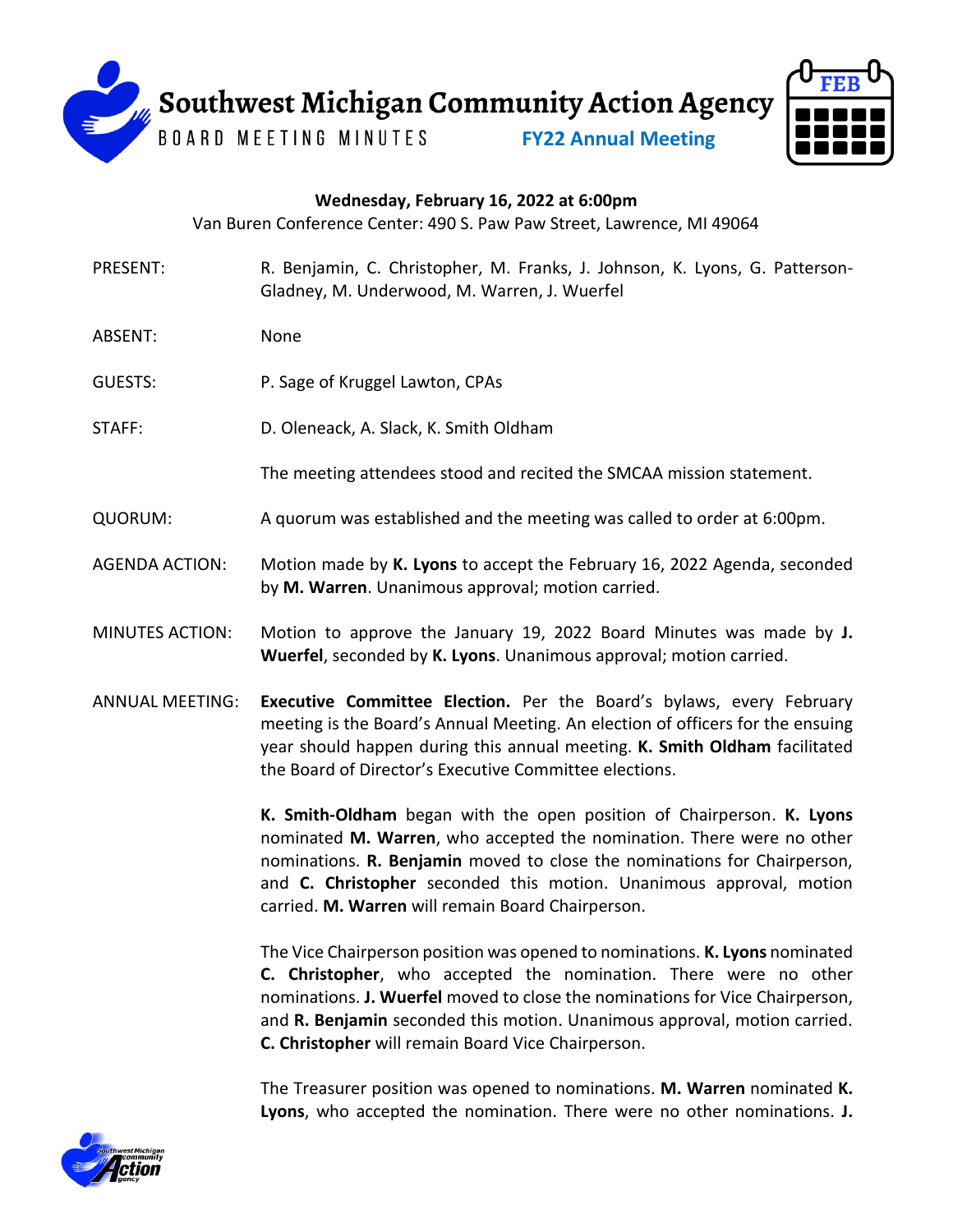**Wuerfel** moved to close the nominations for Treasurer, and **R. Benjamin** seconded this motion. Unanimous approval, motion carried. **K. Lyons** will remain Board Treasurer.

The Secretary position was opened to nominations. **M. Warren** nominated **G. Patterson-Gladney**, who accepted the nomination. There were no other nominations. **K. Lyons** moved to close the nominations for Secretary, and **J. Wuerfel** seconded this motion. Unanimous approval, motion carried. **G. Patterson-Gladney** will remain Board Secretary.

Finally, the At-Large Member position was opened to nominations. **K. Lyons** nominated **M. Underwood,** who stated she would be willing to accept the offer under the acknowledgment that her position at the Van Buren Department of Health and Human Services prevents her from being a signatory for checks or an approver of disbursement of funds as it would be a conflict of interest. The Board expressed their understanding and acceptance of this criteria, and **J. Wuerfel** moved to close the nominations, and **M. Warren** seconded this motion. There were no other nominations. Unanimous approval, motion carried. **M. Underwood** will act as the Executive Committee's At-Large Member.

- ACTION: A motion to close the Board Officer nominations was made by **M. Warren** and was seconded by **K. Lyons**. Unanimous approval; motion carried.
- GUEST REPORT: **Single Audit Presentation - Kruggel Lawton CPAs. P. Sage** thanked the Board for welcoming him to the meeting and for choosing Kruggel Lawton for auditing services. Each Board member was provided a draft copy of the SMCAA Financial Statements and Supplementary Information, as well as P. Sage's business card in case a Board member would like to reach out to him with questions.

**P. Sage** thanked SMCAA for their willingness to make the audit process as smooth as possible, and he praised the SMCAA management team and staff members for another year of cooperation, readiness, and quick turn-around with inquiries. There were no significant audit findings and his staff encountered no difficultly in performing the audit.

**P. Sage** highlighted that the SMCAA financial statements as of September 30, 2021 expressed an unmodified opinion, which is the highest opinion possible to be derived from the reports and is classified as a "clean audit report."

**P. Sage** presented a complete breakdown of the Agency's federal awards through the Schedule of Expenditures of Federal Awards (pages 19-20). This information may be of keen interest to the Board. Due to SMCAA being a lowrisk auditee, Kruggel Lawton is required to audit at least 20% of the Agency's federal expenditures, which is done by reviewing programs awarded more than \$750,000 in federal funding throughout the given fiscal year. The COVID Emergency Rental Assistance (CERA) program required a Single Audit for

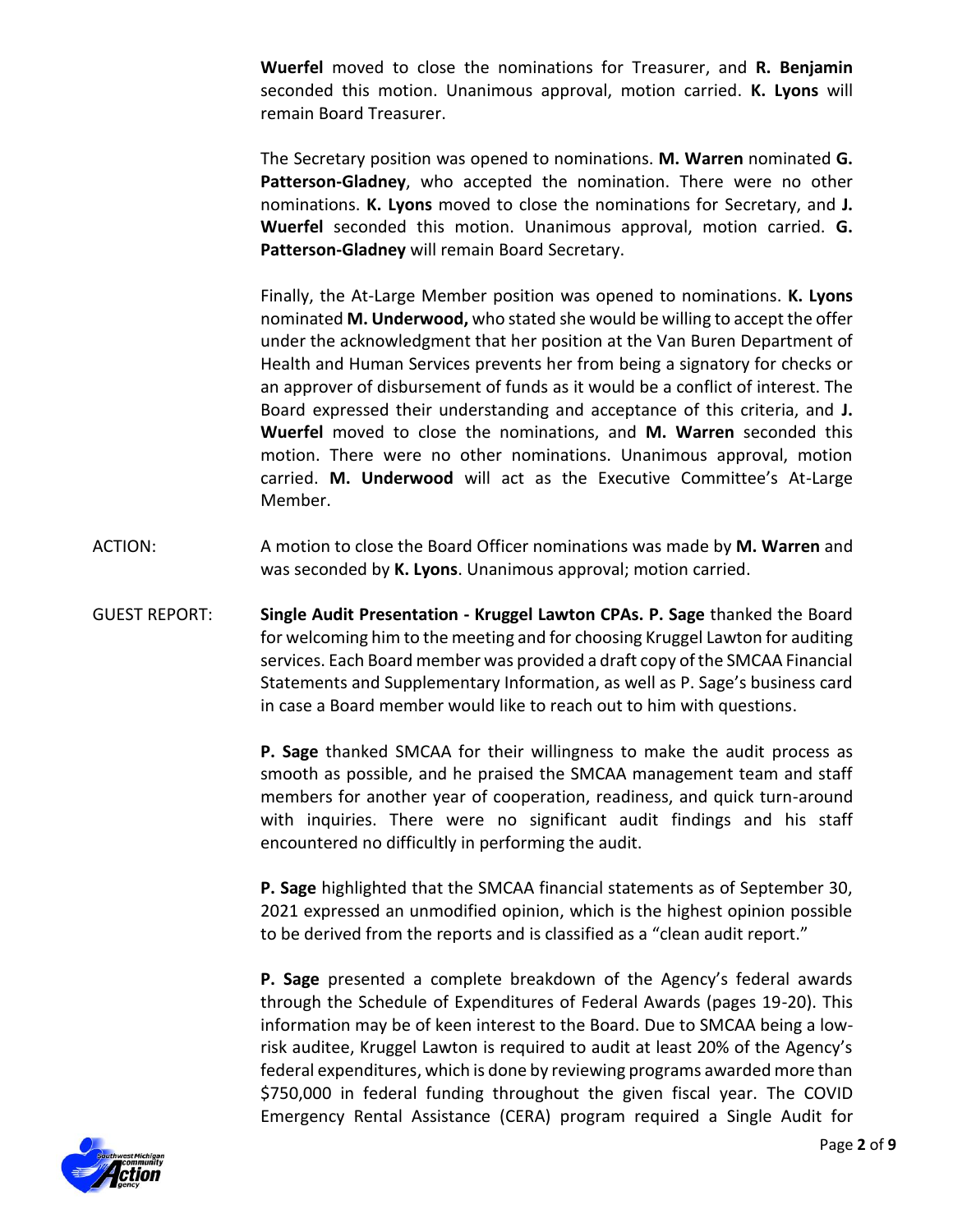FY2020-21. **P. Sage** was happy to report that the federal program/cluster did not have any material weaknesses or significant deficiencies identified. This is how the auditors' report issues an unmodified opinion on the compliance of these major programs. SMCAA again qualified as a low-risk auditee for FY2020- 21.

**P. Sage** summarized the financial statements and discussed the Statement of Financial Position (page 3). The Agency's total net assets equal \$504,803, which is approximately a \$15,000 increase from FY2019-20. He stated this is an expected amount for a nonprofit organization such as SMCAA. Additionally, **P. Sage** reviewed the Statement of Activities (page 4), which shows an increase of nearly \$1.6 million in public support and revenue within the Agency.

**P. Sage** noted that the Form 990 is undergoing internal review at Kruggel Lawton and will be completed and filed well within the extended six (6) month deadline. This form will be made available to the Board once fully complete, per Organizational Standard 8.6.

**P. Sage** opened comments and/or questions to the Board. There were no questions, but **K. Lyons** commented that this audit was vindication of another year's hard work by the dedicated staff at SMCAA. **P. Sage** again thanked **K. Smith Oldham, D. Oleneack, A. Slack, G. Chadwick**, and the staff for a smooth process to complete this audit and the continued great work by the Agency as a whole.

- ACTION: A motion to accept the Single Audit as presented was made by **K. Lyons** and was seconded by **C. Christopher**. Unanimous approval; motion carried.
- OFFICERS' REPORT: **Executive Director's Evaluation.** Per the Board's bylaws and Organizational Standards (OS), the Executive Committee must conduct the annual performance appraisal of the Executive Director (OS 7.4) and report the evaluation to the entire Board. The evaluation includes surveys from each individual member of the Executive Committee, a self-evaluation from the Executive Director, and evaluations from the SMCAA Management staff members. **M. Warren** invited **K. Lyons** to present the evaluation report as she had volunteered to act as Evaluation Point-Person for the FY21 report.

**K. Lyons** presented the Executive Director's Evaluation. She detailed the Executive Committee's evaluation surveys, which were scaled 1 to 5 with 5 being Outstanding, 3 as Meets Expectations, and 1 as Unsatisfactory. The six (6) sections of the evaluation were rated as follows:

- A: Relations with Board of Directors **5**
- B: Strategic Planning **4.95**
- C: Program Development & Management **4.95**
- D: Financial Management **4.2**
- E: Staff Management & Relations **4.75**
- F: Community Relation & Advocacy **4.96**

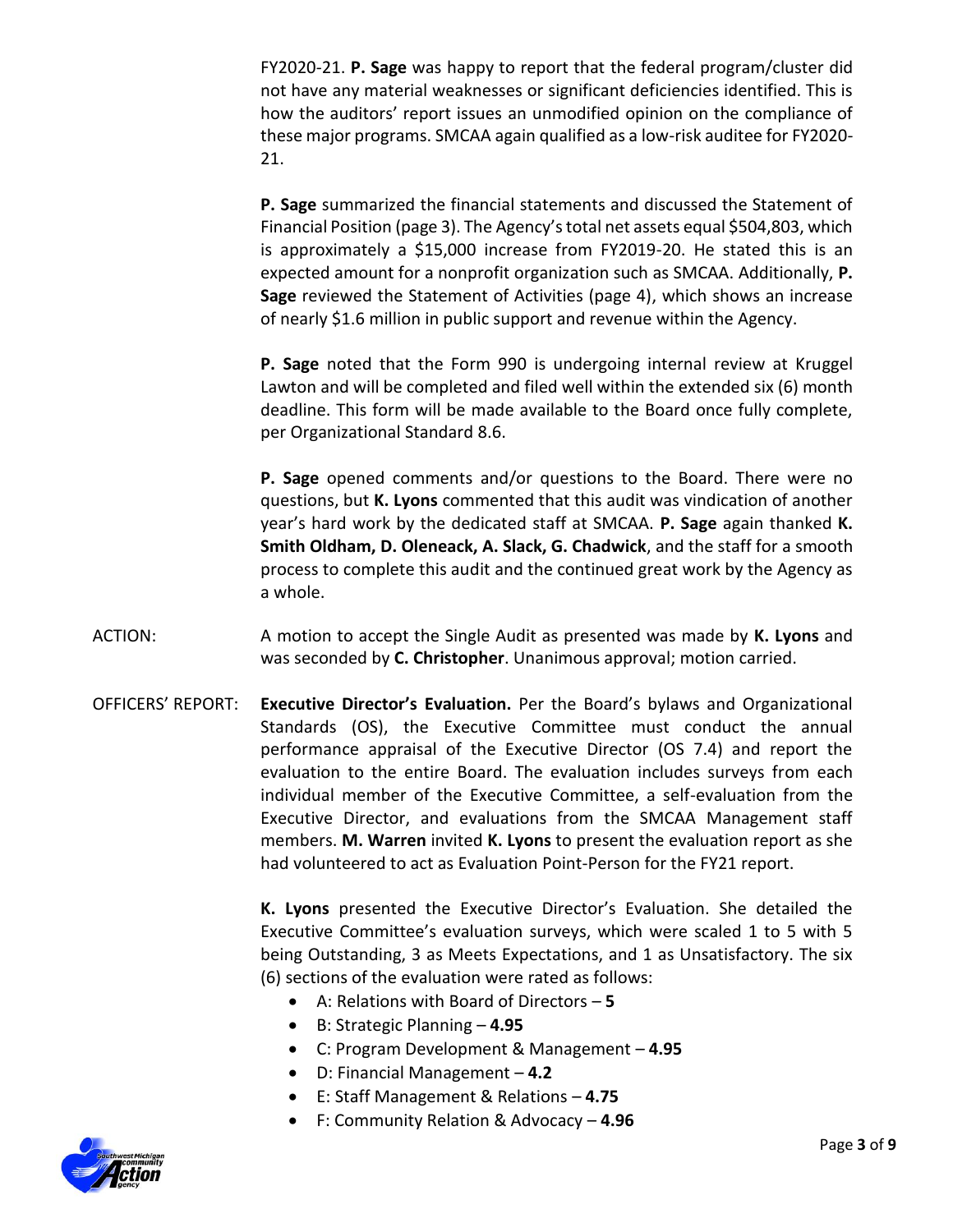Throughout her presentation, **K. Lyons** noted that the overall ratings for Sections C, D, and F did not compute accurately. Instead, they should be as follows:

- C: Program Development & Management **4.95 4.90**
- D: Financial Management **4.2 4.93**
- F: Community Relation & Advocacy **4.96 5**

The Board's overall rating for the Executive Director was a **4.9**.

**K. Lyons** then detailed the Leadership Staff Member's surveys, which were scaled 1 to 5 with 5 being Always and 1 Never. The questions pertained towards the Executive Director's role and responsibility at the office, which the Board may not be privy to on a day-to-day basis. The leadership staff overall rating was a **4.5.** 

The combined assessment rating for the Executive Director was **4.7** out of 5. The top goals for the director in the upcoming year are as follows:

- 1. The Executive Director is a good teacher explains things well and/or show us how to do things.
- 2. The Executive Director demonstrates an ability to foresee problems and utilize preventative problem solving strategies.
- 3. The Executive Director lets people know in a truthful, direct and timely manner how they are doing their job as a staff member of the Agency.
- 4. The Executive Director develops and utilizes a well-planned, fair and effective system for hiring, motivating and maintaining a highly qualified and diverse staff.
- 5. The Executive Director oversees the development and management of all fundraising strategies as agreed upon by the Board.

**K. Lyons** summarized by saying, "The Board and the Leadership staff feel **K. Smith Oldham** is performing at an Exceeds Expectations level. She did not receive a rating below 4 from the Board and did not receive a rating below 3 from the Leadership staff. Overall, we are all impressed with what **K. Smith Oldham** has accomplished over the past year, particularly because of the number of challenges (new programs, new grants, ever changing policy & procedure requirements, staffing issues, etc.) that she has successfully guided the Agency through.

It should be noted that **K. Smith Oldham** reported more areas to further excel than the Board identified. **K. Smith Oldham** is a pleasure to work with and we look forward to her continued success in guiding the Agency to great accomplishments."

**K. Smith Oldham** thanked the Board for a wonderful evaluation and for their motivating comments.

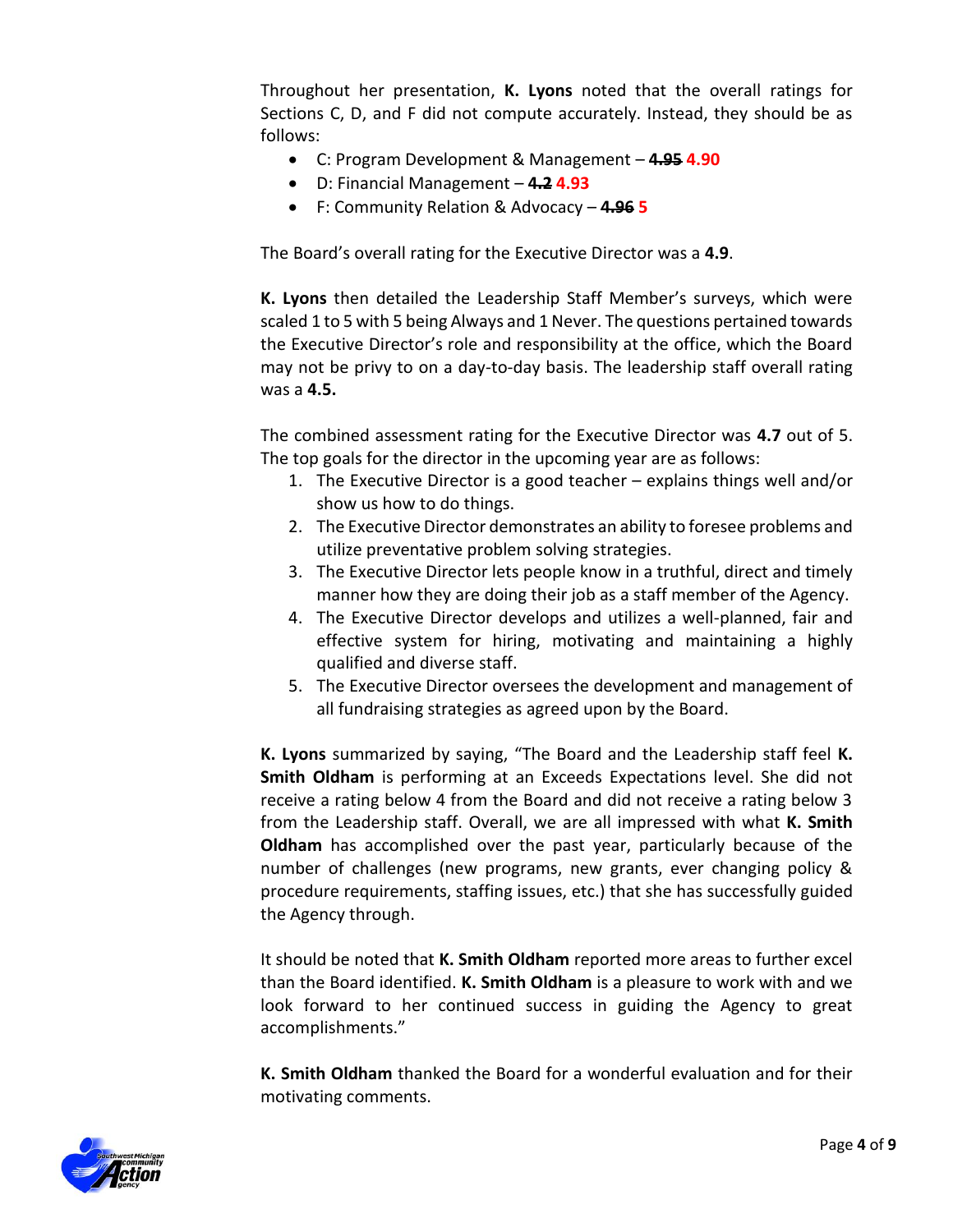ACTION: A motion to accept and place on file the Executive Director Evaluation as presented by **K. Lyons**, and with the mathematical updates to the distributed report's ratings for Sections C, D, and F, was made by **R. Benjamin** and seconded by **M. Underwood**. Unanimous approval, motion carried.

> **Executive Director's Compensation Status.** Per Organizational Standard 7.5, the Board must annually review and approve the Executive Director's compensation. Based on the evaluation presented, **M. Warren** recommended an approval to raise the Executive Director's compensation status by 2%.

> **M. Franks** commented that 2% was too low of an increase, and **K. Lyons** agreed. **C. Christopher** asked **D. Oleneack** if this percentage was in-line with the Agency's compensation step process. **D. Oleneack** stated she had met with **M. Warren** regarding this increase, and 2% is in-line with the Agency's step process, though staff's steps increase by 2.5%. However, the Executive Director's salary is not restricted to the step process like the Agency's other staff members. **C. Christopher** agreed that 2% seems low when the cost of living has increased over the past year. **K. Lyons** asked if 2.5% could be considered for the Executive Director as well, though she still feels this is too low.

> **G. Patterson-Gladney** proposed an increase of 4% given the added responsibilities of the Executive Director in the past year with additional funding and programming. **M. Warren** asked **D. Oleneack** is 4% would be manageable, to which she responded that the Agency is doing well financially and the Board could refrain from being conservative with the compensation increase.

> **R. Benjamin** asked what date this increase would be effective. **D. Oleneack**  stated it has been tradition to date the increase as January  $1<sup>st</sup>$ .

ACTION: A motion to approve the Executive Director's compensation status by 4% effective January 1, 2022 was made by **R. Benjamin** and was seconded by **M. Franks**. Unanimous approval; motion carried.

> **Request for Board Self-Evaluation. K. Smith Oldham** stated the Board bylaws that were adopted in August 2021 request the Board to complete an annual self-evaluation in order to measure progress towards its stated goals and objectives. The FY22 Board Self-Evaluation will be the first recorded and provide benchmarks for future years.

> **A. Slack** provided a SurveyMonkey link to the Board to complete this selfevaluation. Hard copies can be made available upon request. Each Board member was asked to complete the evaluation by Friday, March 4, 2022, at which time **A. Slack** will compile the survey's results into a report to be presented at the March meeting.

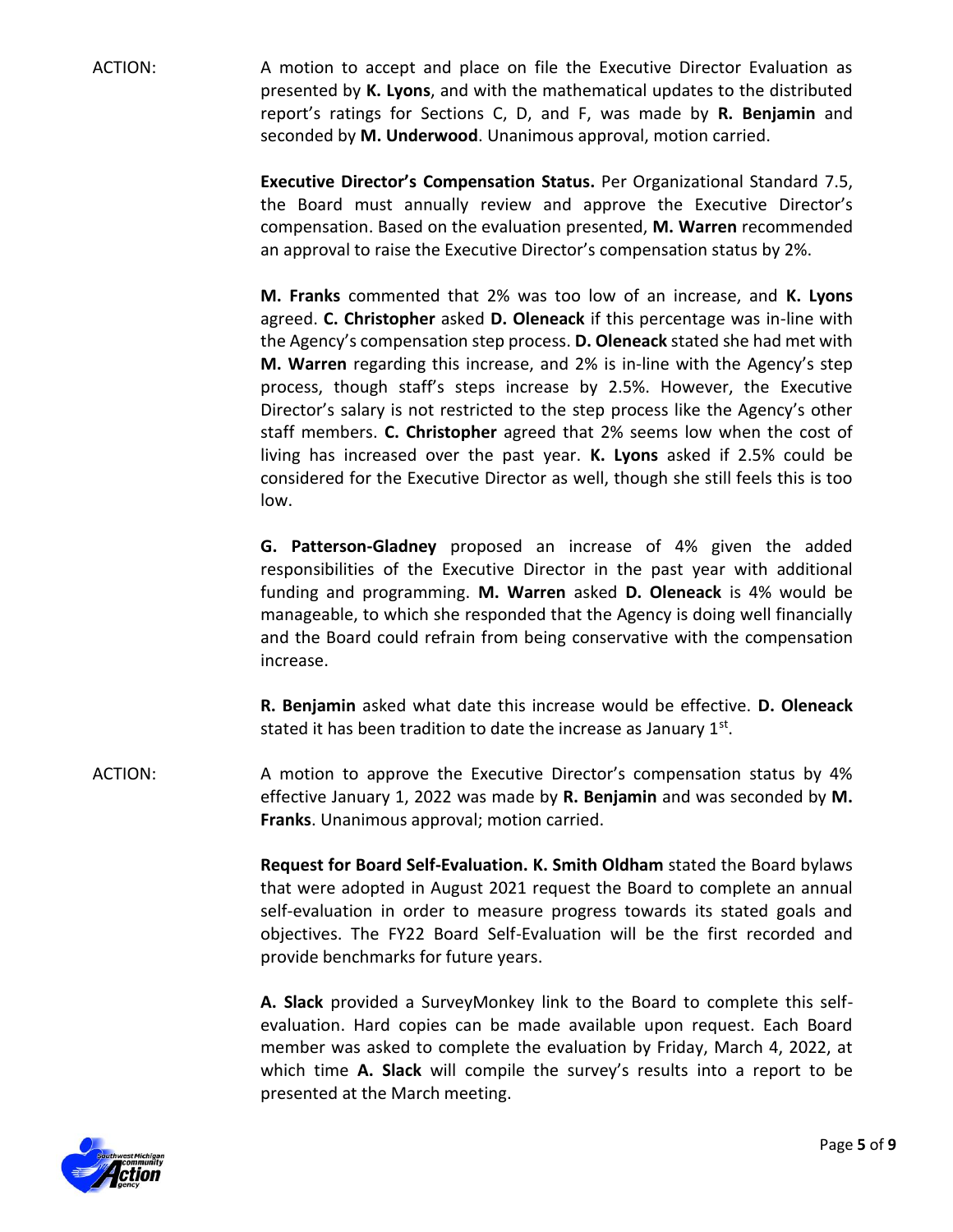Specifically discussing areas the Board sees a need or desire for trainings in the future, **K. Lyons** stated she would like to participate in a number of trainings as a Board member, even to see the day-to-day work within the Agency, but has found limited time to do so. **A. Slack** commented that this has been on her mind as well, and that she has been researching training options to assist the Board and be completed at each member's own pace. She has found some videos through CAPLAW and the National Community Action Partnership that are 10 minutes or less, and she is looking into them further to see if they may be viable options.

**C. Christopher** had nothing to report.

## OLD BUSINESS: None

a. **Fiscal Summary for January 2022. D. Oleneack** presented the fiscal summary. This summary is 33% into the fiscal year and reflects a deficit, though **D. Oleneack** said she saw no reason for alarm. She noted January includes a quarterly rent payment for the Vincent Place and half of the financial audit expense to Kruggel Lawton. There were no additional notes she wished to highlight, and there were no questions from the Board.

A. ACTION: A motion to accept and place on file the Fiscal Summary was made by **R. Benjamin** and was seconded by **C. Christopher**. Unanimous approval; motion carried.

> b. **Programmatic Report for January 2022. K. Smith Oldham** presented the programmatic report. **A. Slack** noted that the Census 2020's latest released demographics show a decrease to the population of Southwest Michigan, but an increase in the poverty rating. The total population decreased from 280,865 to 276,106, whereas the total percentage of the Southwest Michigan population living at or below poverty increased from 14.4% to 15.0%.

> There were 135 households serviced with utility assistance, 6 households were provided deliverable fuel, and 53 households with rent or mortgage assistance. 1,722 households received food commodities from CSFP, 654 through a special TEFAP distribution in January, and 153 households received assistance through SMCAA food pantries. Four families of 7 individuals stayed in the shelter for a total of 217 bed nights, and 3 families of 6 individuals boarded in a local hotel for a total of 57 bed nights.

> The Low-Income Household Water Assistance Program (LIHWAP) is beginning to see movement with municipalities enrolling into the program. Thus far, SMCAA has received executed MOU's from the following municipalities: Cass County Water System (Cass), Chikaming Township (Berrien), City of Benton Harbor (B), City of Dowagiac (C), New Buffalo Township (B), Sodus Township (B), Village of Cassopolis (C), Village of Decatur (Van Buren), Village of Eau Claire (B), Village of Marcellus (C), and Village of Three Oaks (B). The Village of

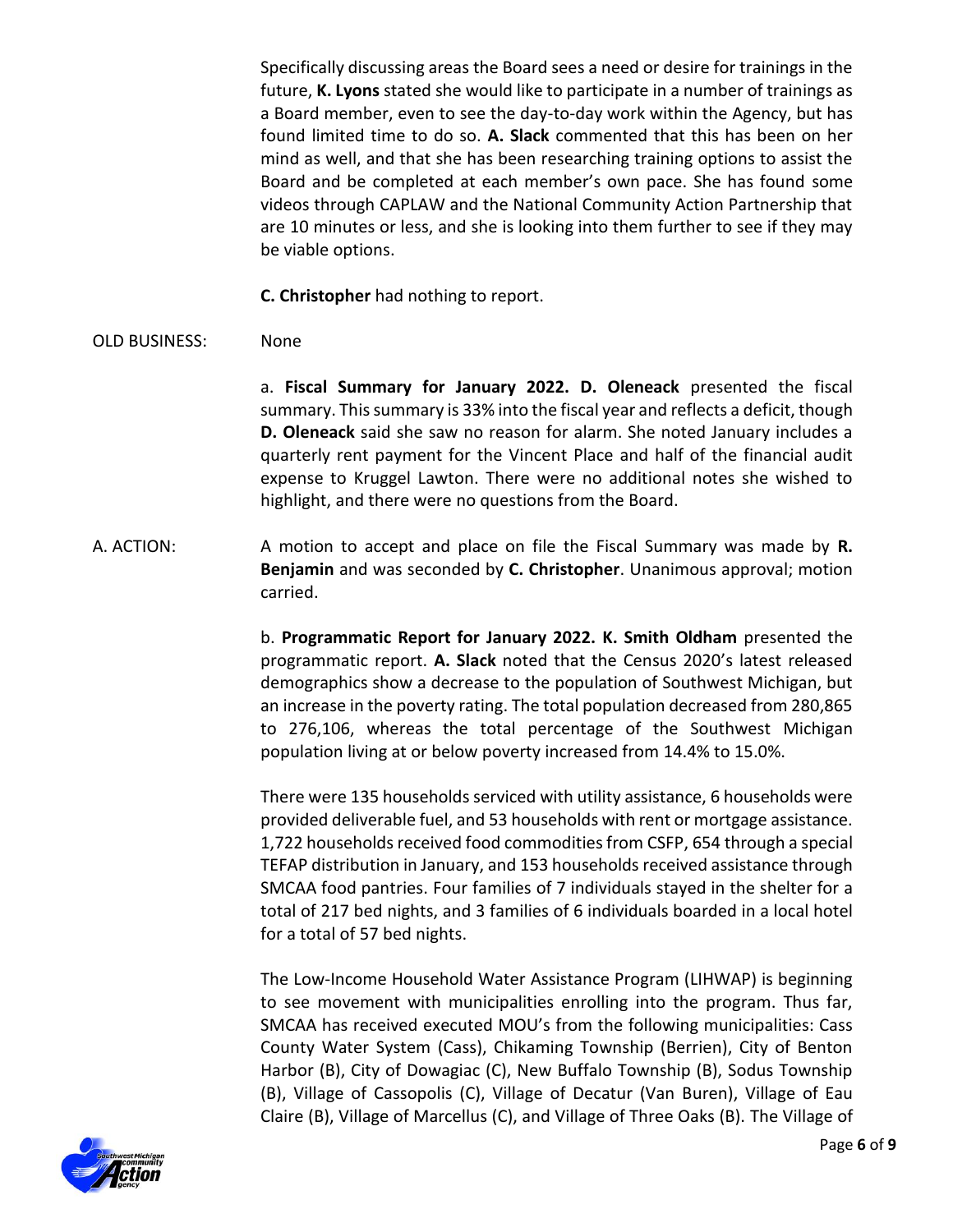Lawton (VB) has returned its MOU as well, and it is currently seeking approval from BCAEO.

The FSS Program serviced 36 individuals in January. There were 3 individuals served through DHHS's Rapid Rehousing Consolidated and 9 through Supportive Housing. The water distribution in the City of Benton Harbor is seeing a dramatic decrease in self-serve numbers. In January, only 201 individuals and 53 households received 306 cases of water from SMCAA's selfserve station. To-date, a total of 304,261 cases of water have been distribute through the Agency and all community partners.

Two houses were weatherized in January, and there were 27 project work orders created. There were no Whole Housing Rehab projects completed, but 3 households received repairs or replacements through CARES funding.

A total of \$233,058.64 in funding assistance was awarded throughout the month.

B. ACTION: A motion to accept and place on file the Programmatic Report was made by **C. Christopher** and was seconded by **M. Underwood**. Unanimous approval; motion carried.

> c. **Director's Report for January 2022. K. Smith Oldham** presented the Director's Report. Some of the highlights over the past month included:

- **Agency Update-** Staff is working to ensure goals set through Agency logic models and programming funders are met. Management is busy with reporting, billing and issuing payments to a variety of vendors. Monitoring and auditing simultaneously happening throughout the past month as well, including the Financial Audit, Organizational Standards, Emergency Food and Shelter Program (EFSP), Weatherization, and both CSBG's Programmatic and Financial. Additionally, the FY21 Agency CSBG Annual Report was submitted to the State (BCAEO) before the due date and we are waiting to hear feedback.
- **WADIS-** The City of Benton Harbor Water Distribution Program is still running strong with home delivery number increasing. The site at the Benton Harbor High School has been running slower in the winter weather. There are 12 distributions each week – two 2-hour slots every day of the week except on Fridays -- and each time slot is averaging distribution to about 20-25 households.
- **Weatherization- S. Klank** has been gearing up to work on a new LIHEAP Deferral Reduction (DR) program. The Weatherization staff are going through files of deferred units to verify if applicants qualify for DR. Some applicants will need to reapply as guidelines state an application is only good for 12 months. While balancing this new program, Weatherization, and Housing Rehab, **S. Klank** is currently training a new Eligibility Specialist and has hired two additional Energy Auditors who will begin in February.

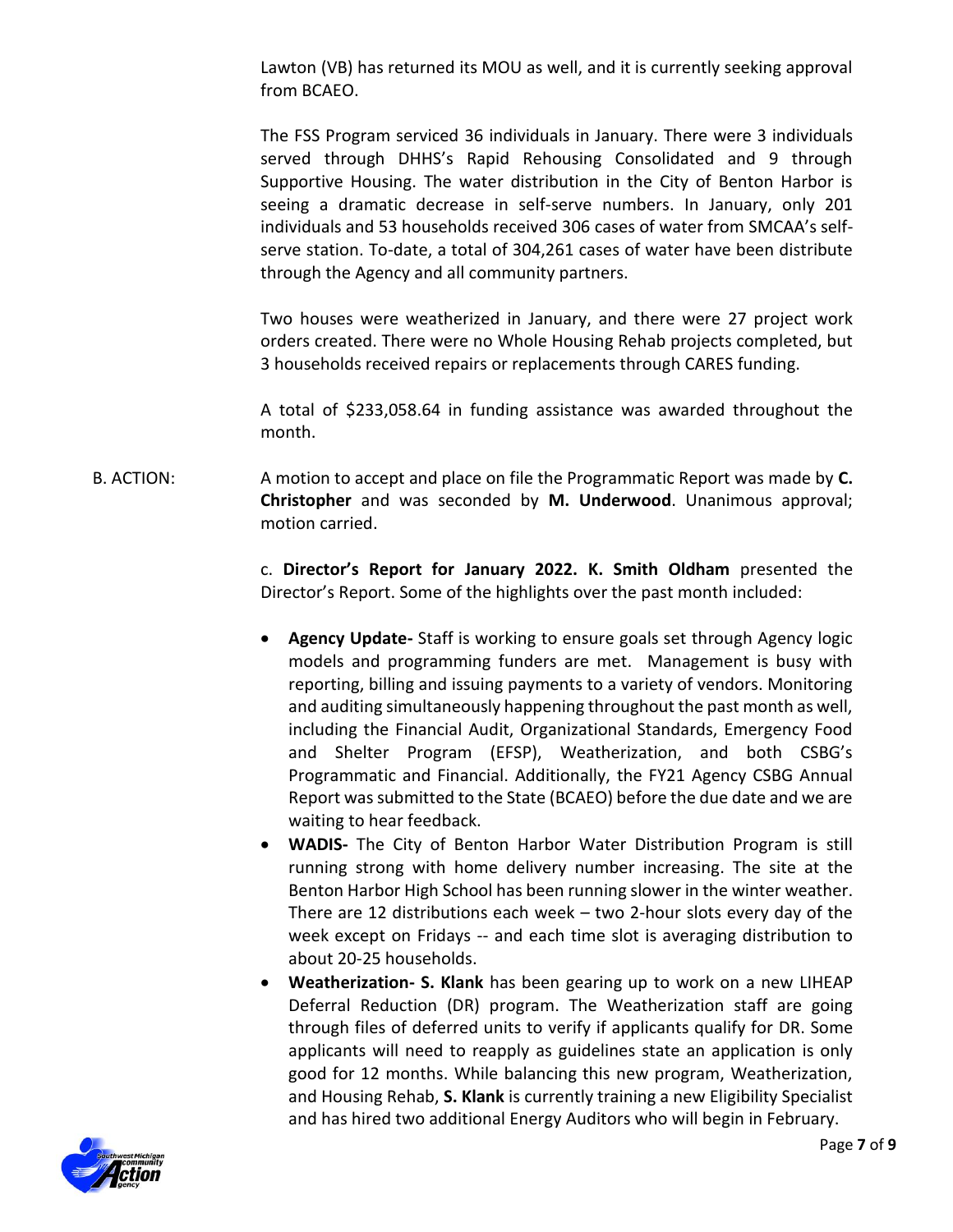- **Notes from David Bradley-** D. Bradley, Community Action's national lobbyist, has been working with the Secretary of the U.S Department of Energy, Jennifer Granholm, on essential updates to the Weatherization program. Some of the updates are as follows:
	- o Replace the Savings-To-Investment Ratio (SIR) formula with one that reflects the full cost and benefits of WAP measures.
	- o Standardize and simplify program processes (simplify the credentials and testing required for workers participating in WAP).
	- o Invest more on average per home --currently average cost per unit (ACPU) is \$7,660, D. Bradley is requesting an increase of \$12,000.
- **Notes from Robb Kennedy-** R. Kennedy, Community Action's state lobbyist and president of Friends of Community Action Agency, is currently working on a proposal to repeal both the Modernization of Public Act 230 (adopted in 1981) and PA 123 (adopted in 2003). Both PA 230 and 123 require State CA offices – the BCAEO -- to create a bureau of community services and a commission to reduce the causes, conditions, and effects of poverty. This is why the Michigan Commission on Community Action and Economic Opportunity was created, which **A. Slack** was seated in July 2021. R. Kennedy's proposal would replace these two PA's with a completely new Act so that moving forward we would have only one statute to reference and guide the Commission's oversight. Proposed changes:
	- o Gives the power of designation of an agency to the Commission in coordination with the Director (BCAEO).
	- o Requires the Bureau's performance reports of agencies to be shared with the Commission.
	- o Creates a conflict-of-interest policy for CAA members who serve on the Commission as it relates to designation votes.
	- o Moves the Board of Directors language to mirror CSBG Language.
	- o Removes the requirement that nonpublic agencies operate under the Open Meetings Act and the Freedom of Information Act.

**K. Smith Oldham** also shared that at the beginning of January, **A. Slack** was nominated for the Southwest Michigan Regional Chamber's Rising Star Award. This award recognizes someone between the ages of 21-40 years old who has dedicated time and effort to career development programs as a way to achieve a higher level of expertise in their field of business as well as someone involved in community and civic activities. **A. Slack** is 1 of 4 nominees who are in the running for the Rising Star Award that will be announced at the chamber's Business Recognition Ceremony on February 24<sup>th</sup>.

c. ACTION: A motion to accept and place on file the Director's Report was made by **K. Lyons** and was seconded **J. Wuerfel**. Unanimous approval; motion carried.

> d. **Appointment of Authorized Signatories – Chairperson and Treasurer.** In consideration of the Executive Committee elections earlier in this meeting and for best business practices, **K. Smith Oldham** proposed to appoint **M. Warren**